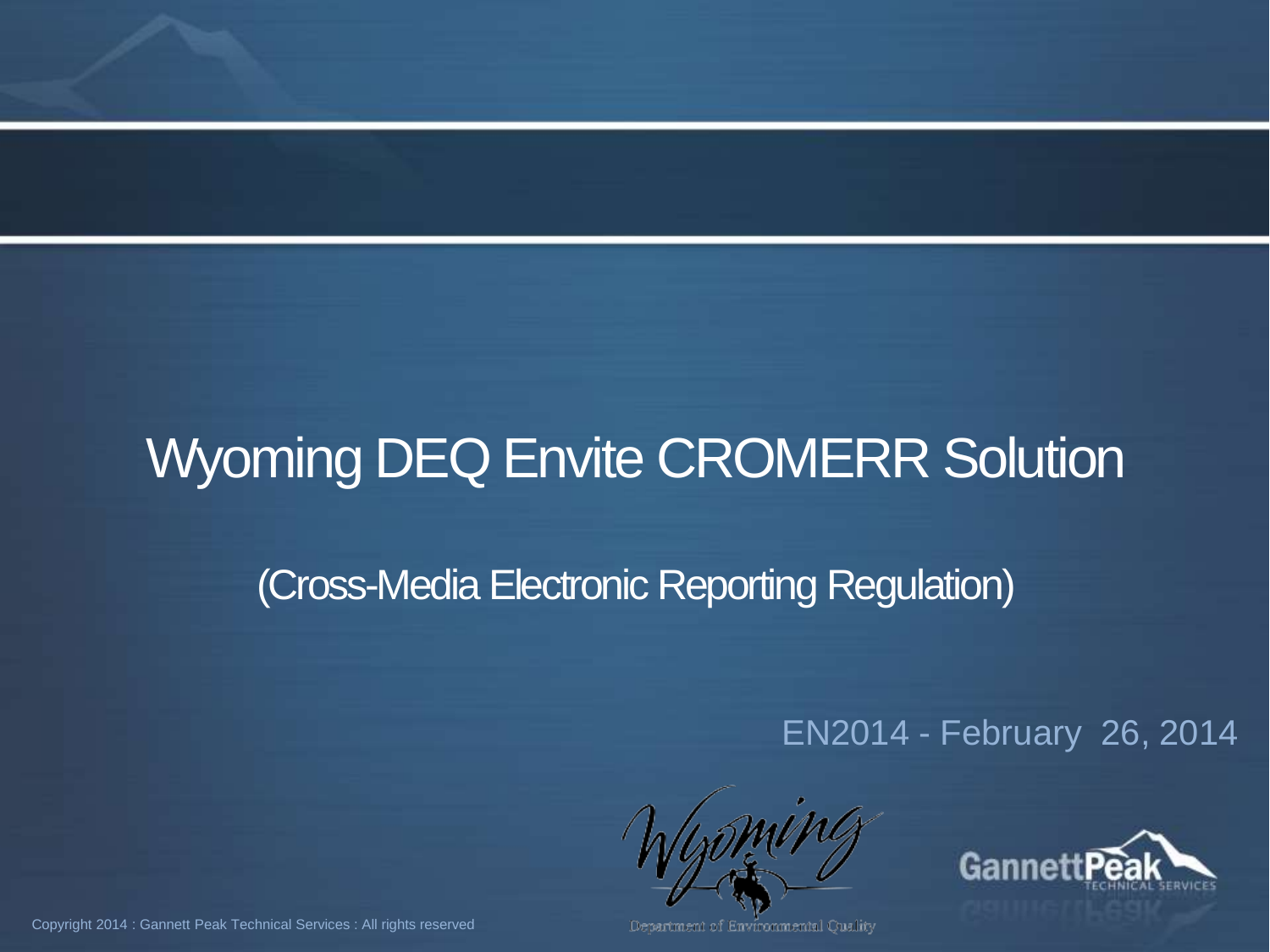In the early days CROMERR was one of those acronyms that was just hard to spell and something we avoided.

The thought was. Maybe if we avoid it, it will go away.

Department of Environmental Cuality

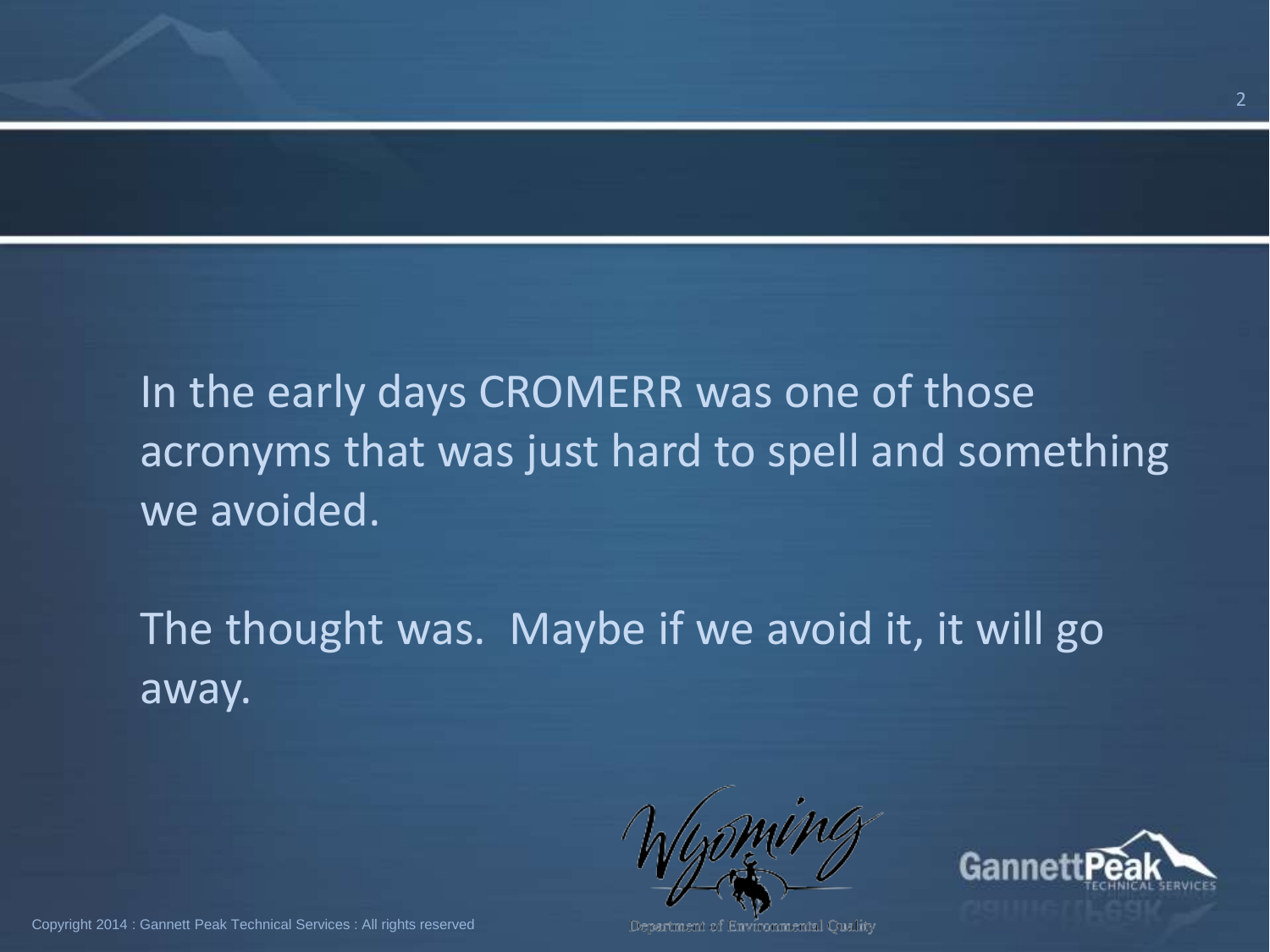## Legislative Mandate

#### • Become Paperless

#### • Develop Agency wide online permitting system

Department of Environmental Cuality



Copyright 2014 : Gannett Peak Technical Services : All rights reserved

3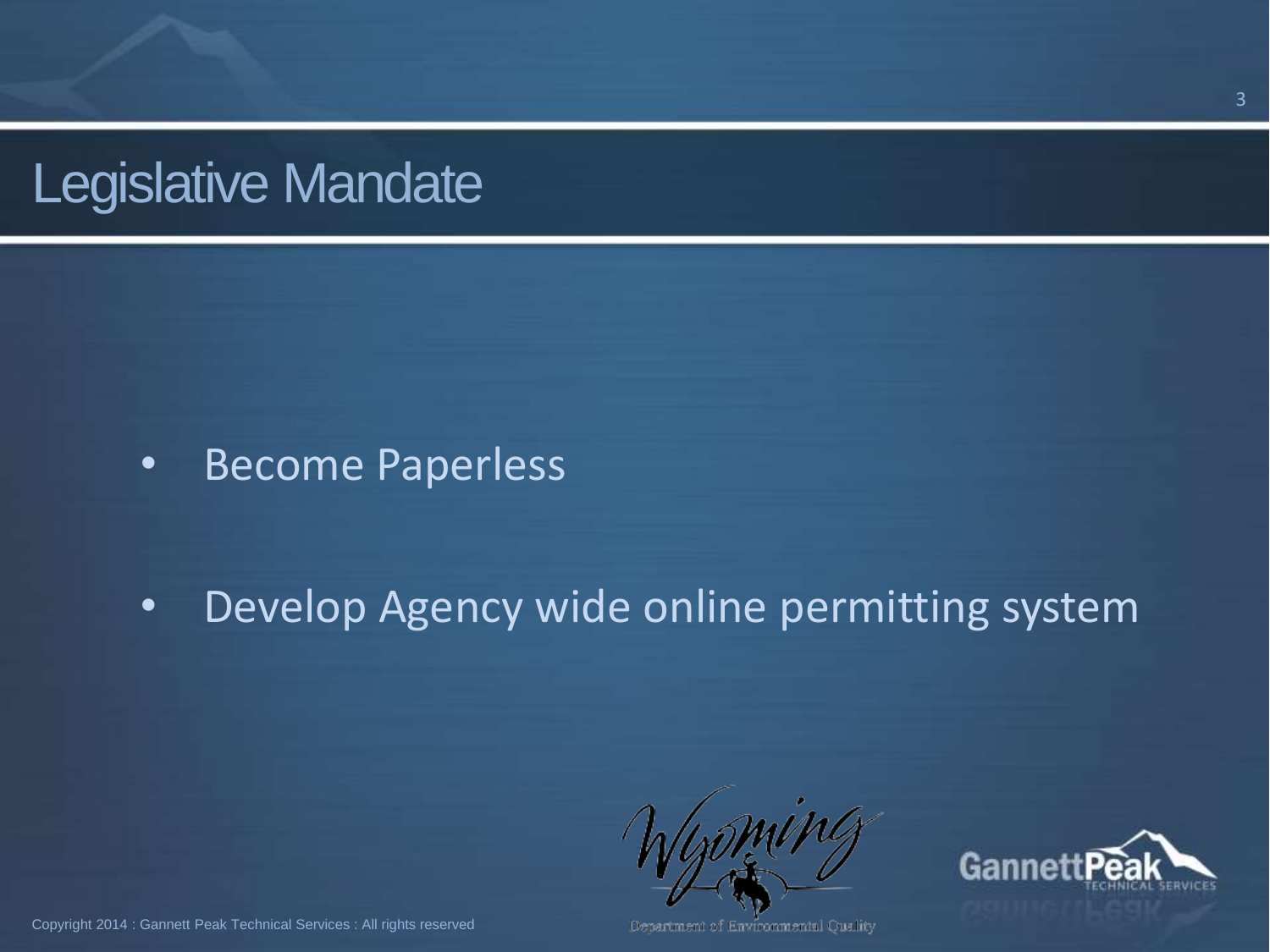### Questions We Had

- What technology platform do we standardize on?
- How do we address staff needs?
- How do we meet CROMERR requirements?

Department of Environmental Cuality

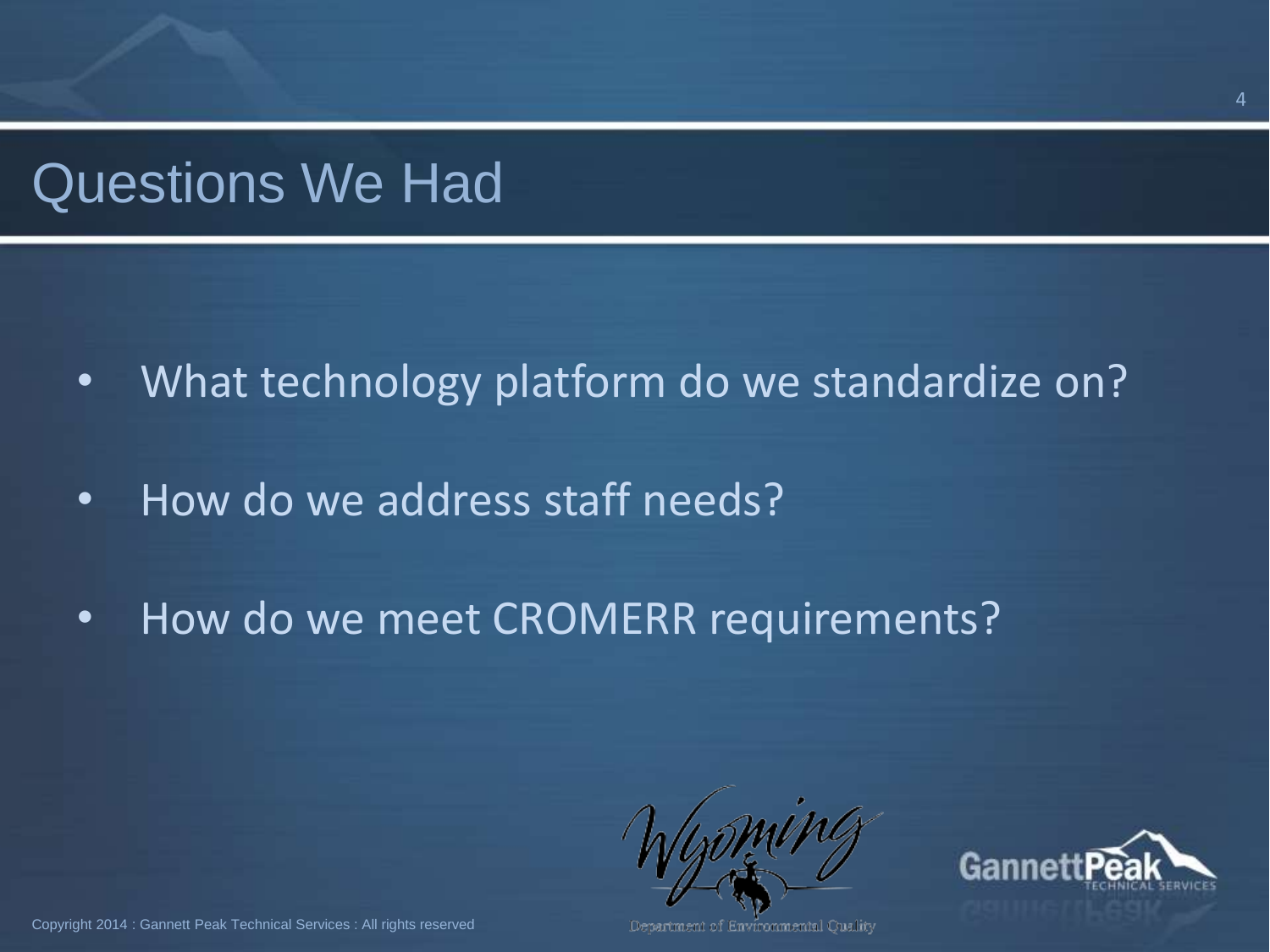## A New Way of Business

• Required all DEQ programs to follow CROMERR standards

• One method for ALL permit applications

Department of Environmental Cuality

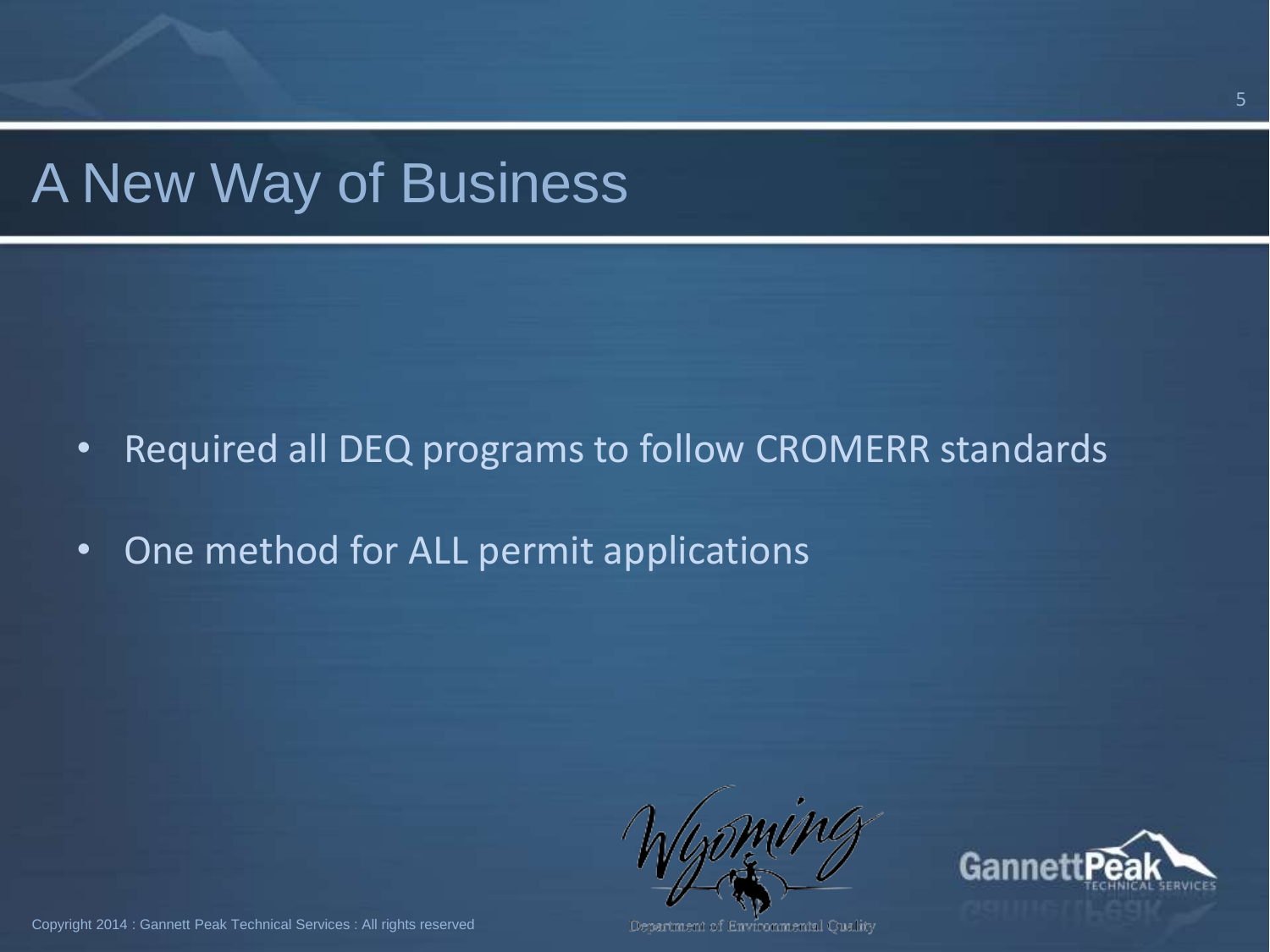## Writing the Paper Application

- Starting was the hardest part
- DEQ and our contractor designed the system while writing the CROMERR application.
- Many Iterations

Department of Environmental Quality

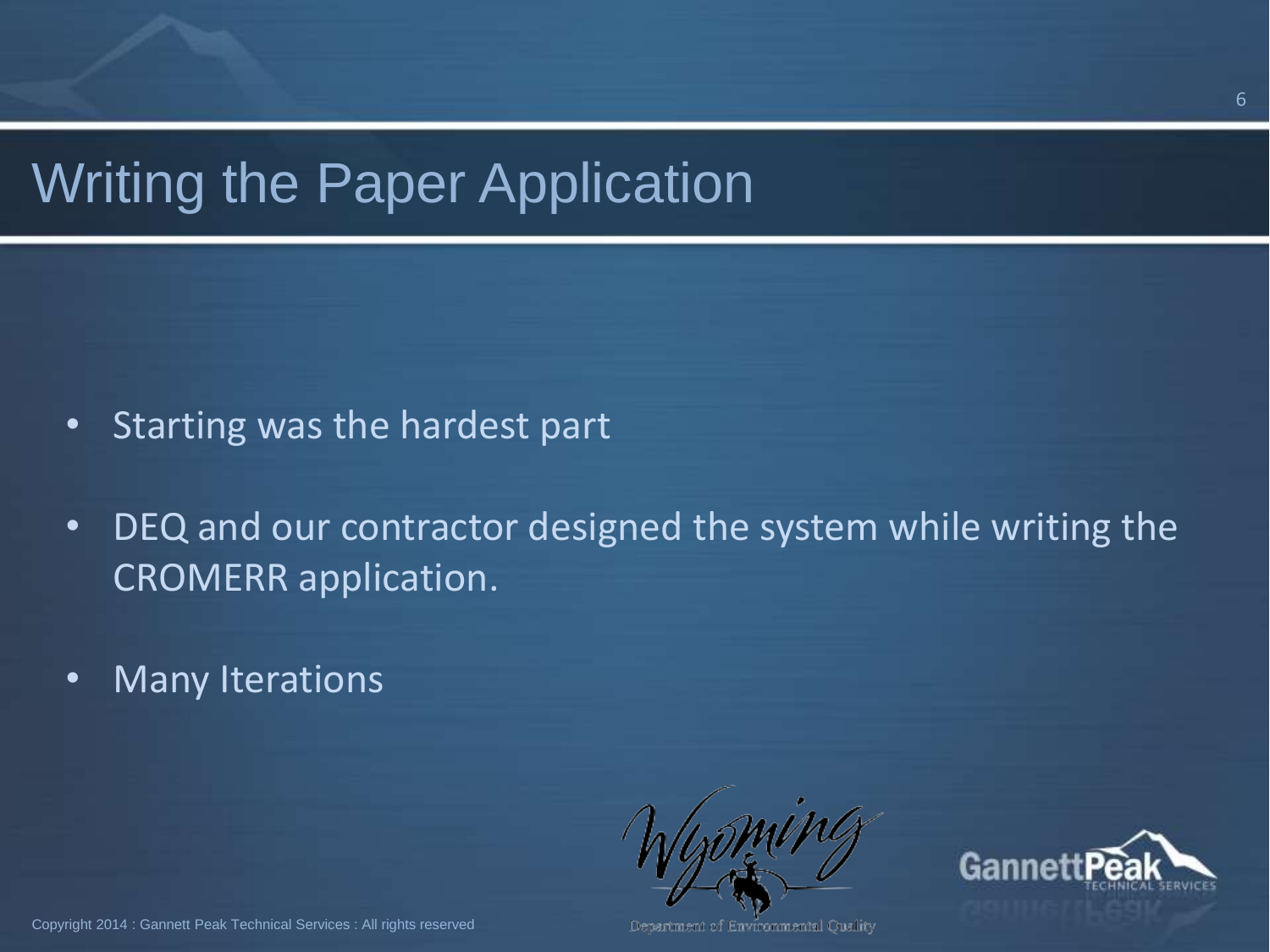## **Requirements**

- Must be Staff Managed
- Streamline the process
- Easy access to view signed documents

Department of Environmental Cuality

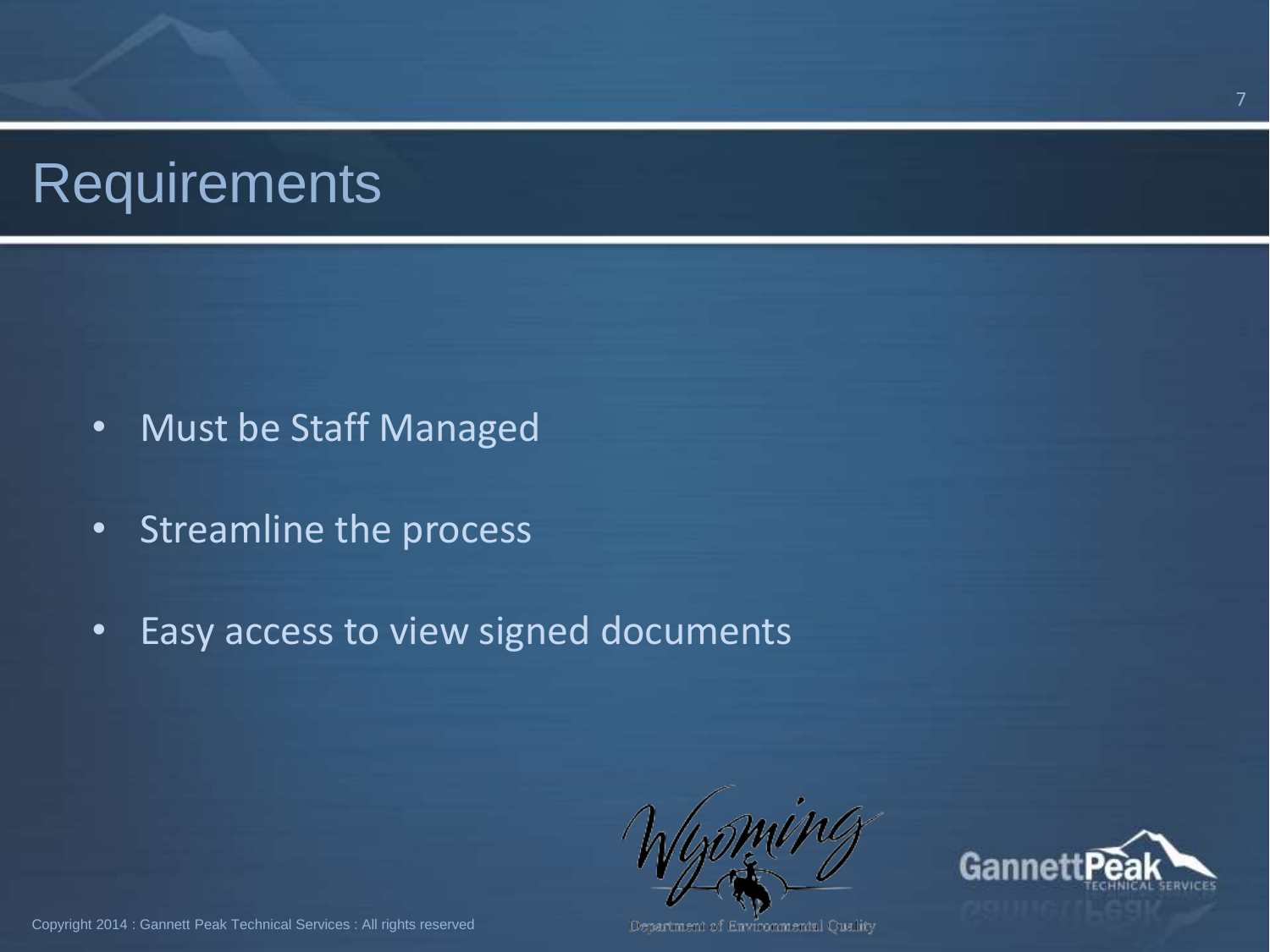## Technology Requirements

- CROMERR compliance per the WY CROMERR application
- Centralized functionality
	- Authentication
		- Utilization of existing WY LDAP user database (eGov)
	- Electronic Signatures
- Technology Independent
	- Support .Net, Java, SharePoint clients
- SharePoint 2010 as the document repository



Oepanment of Environmental Cuality

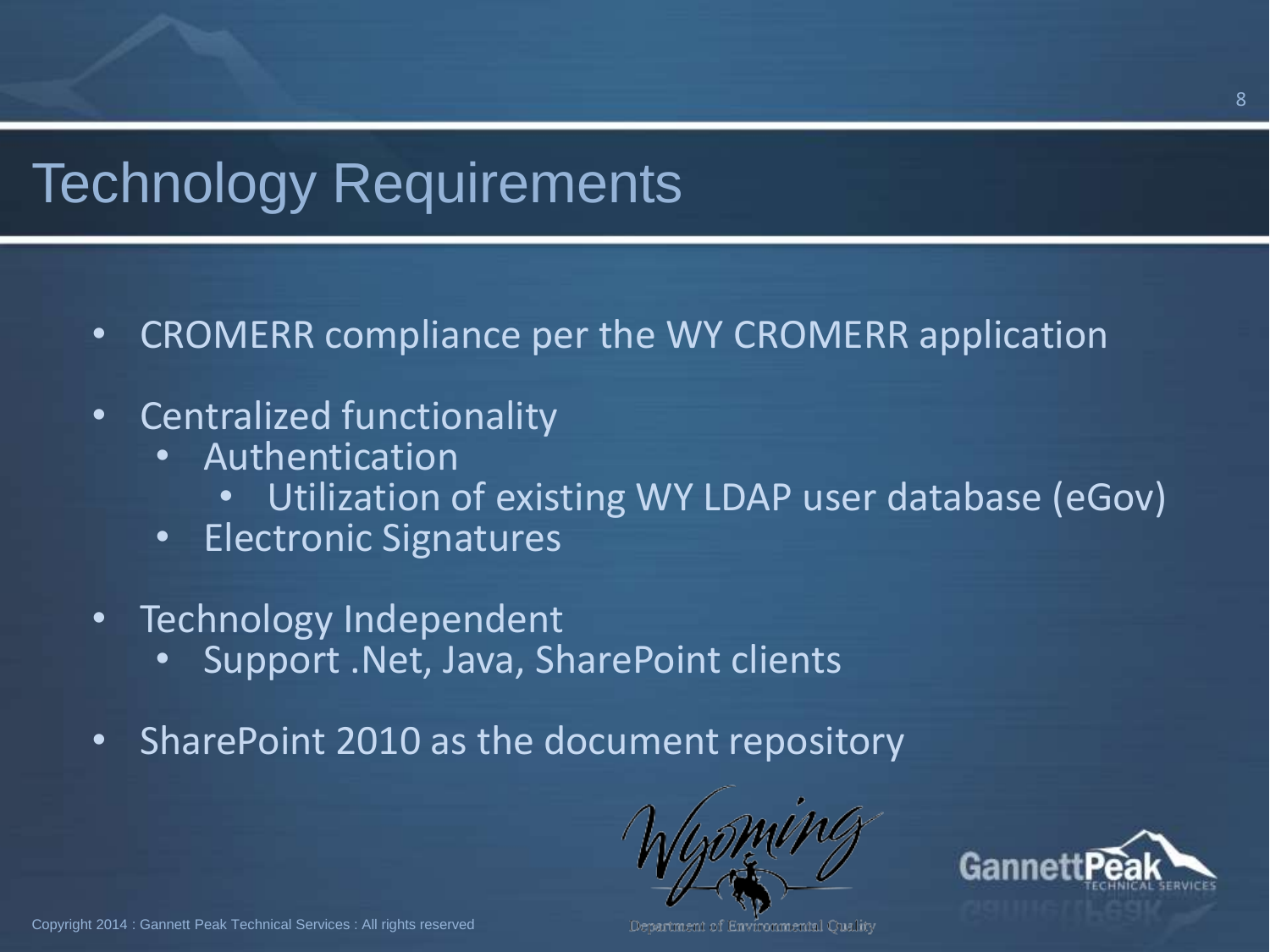## Technology Selection

- Thinktecture Identity Server 2
	- Open source identity provider
	- .Net 4.5, MVC 4, Web API
	- Supports WS-Federation, OAuth2, etc
- SharePoint 2010 as the document repository

Department of Environmental Cuality

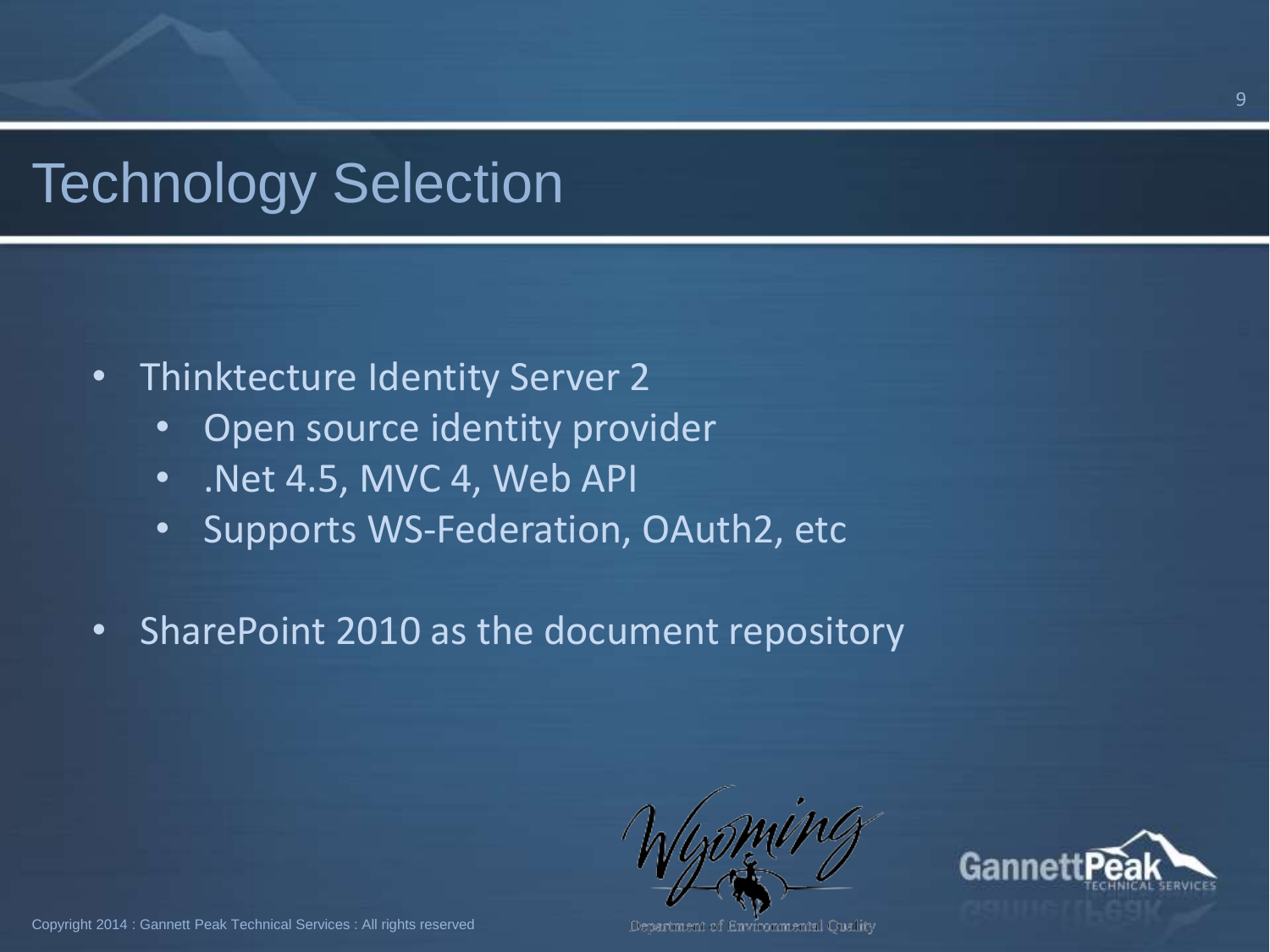## Integration

- Authentication
	- WS-Federation
		- Each technology stack has it's own toolkit
- REST based API's
	- Users
	- Electronic Signature

Department of Environmental Cuality

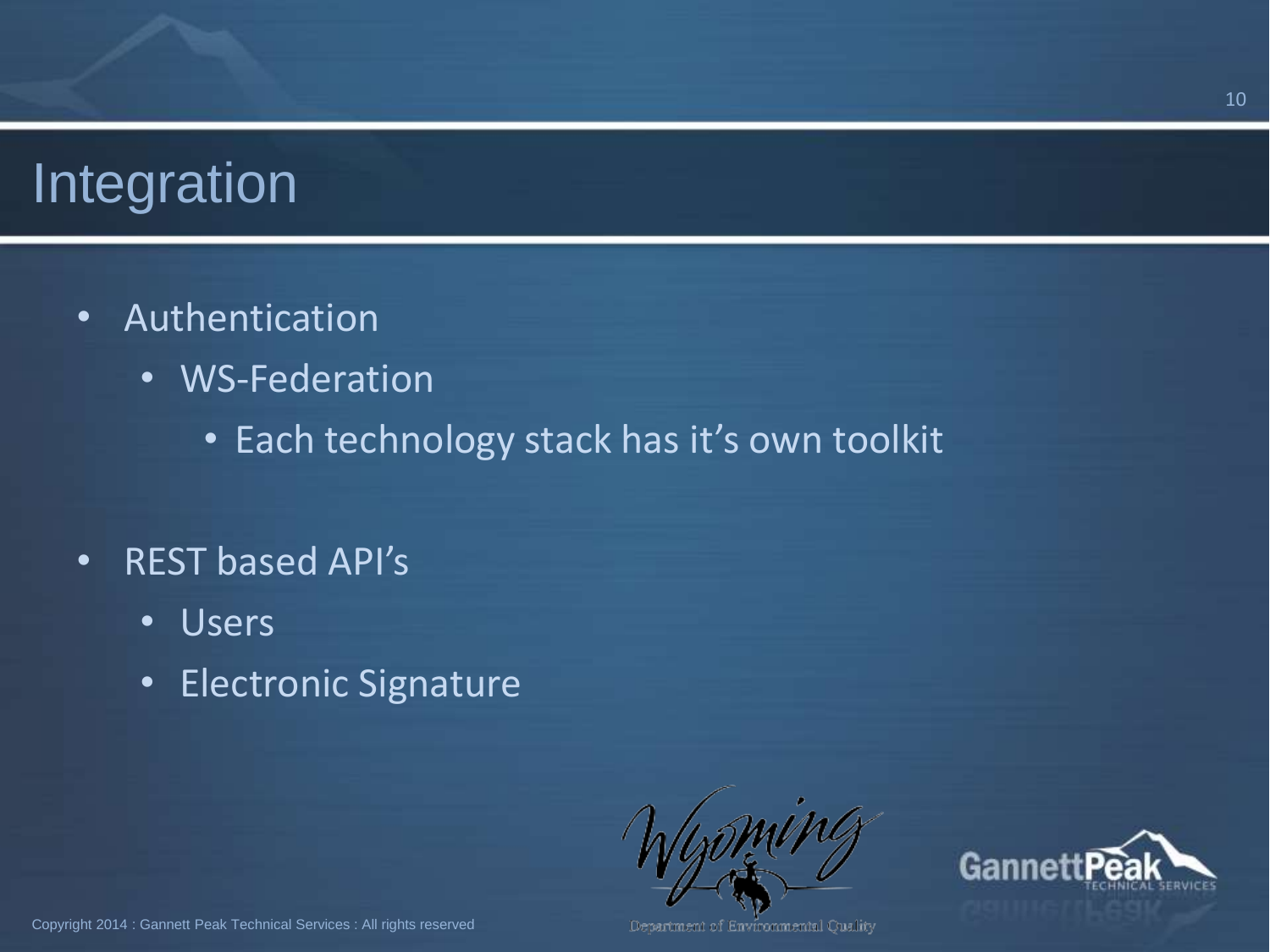# Technical Design

- Authentication
- User Provisioning
- Electronic Signatures

Department of Environmental Quality

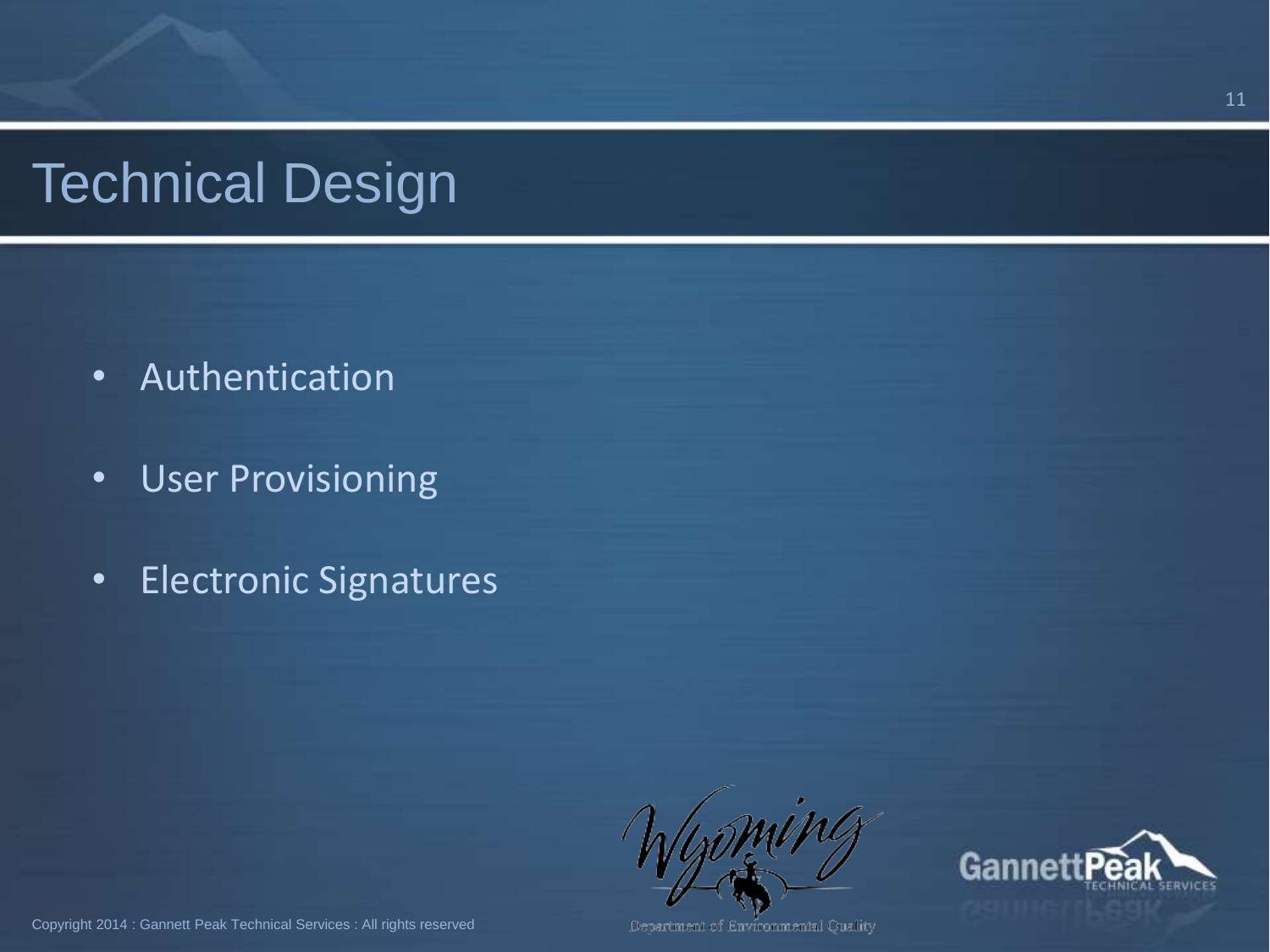## Technical Design – Authentication





Department of Environmental Cuality

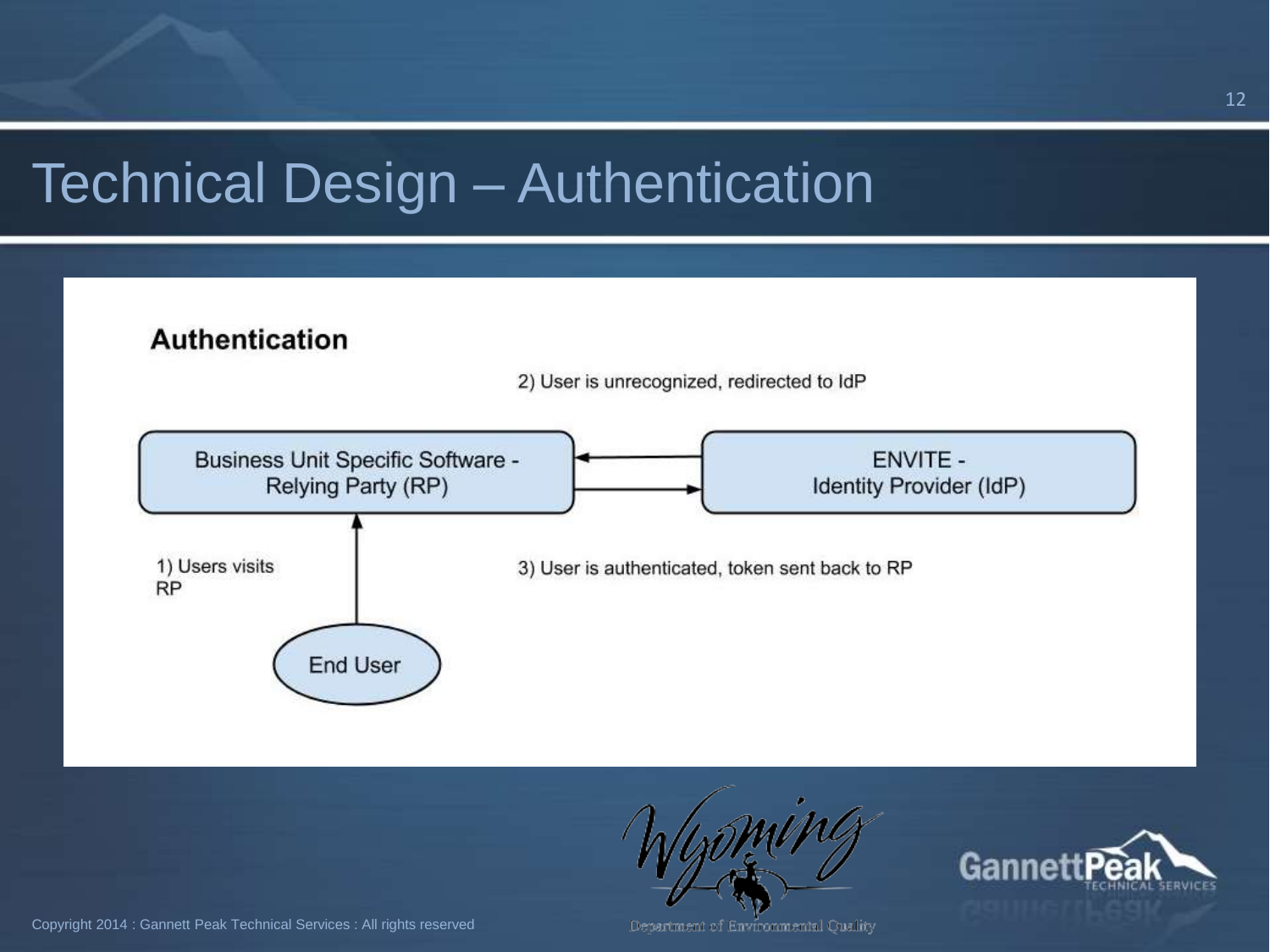## Technical Design – User Provisioning



Copyright 2014 : Gannett Peak Technical Services : All rights reserved

Department of Environmental Quality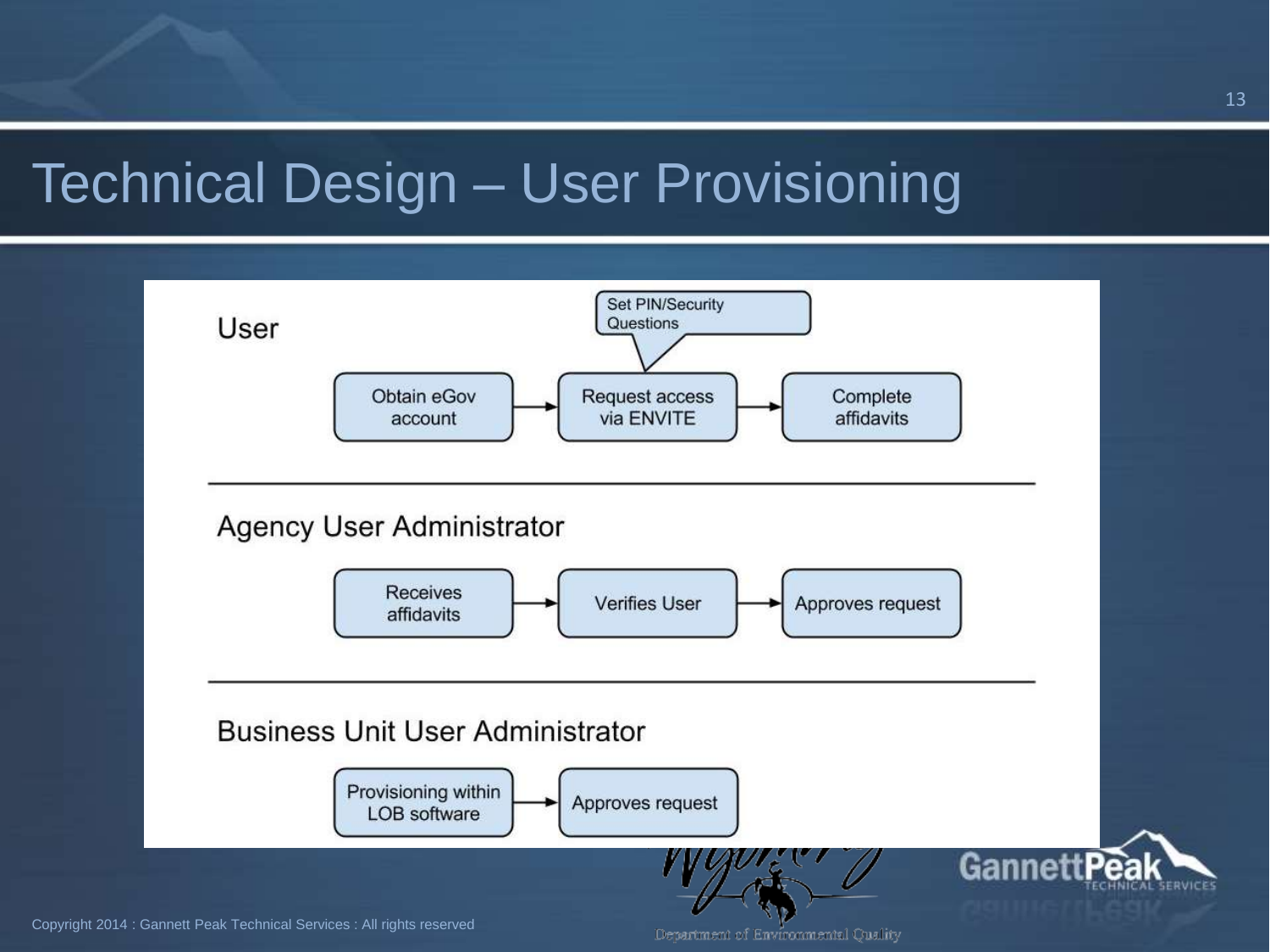## Technical Design – Electronic Signature



Copyright 2014 : Gannett Peak Technical Services : All rights reserved

Department of Environmental Cuality.

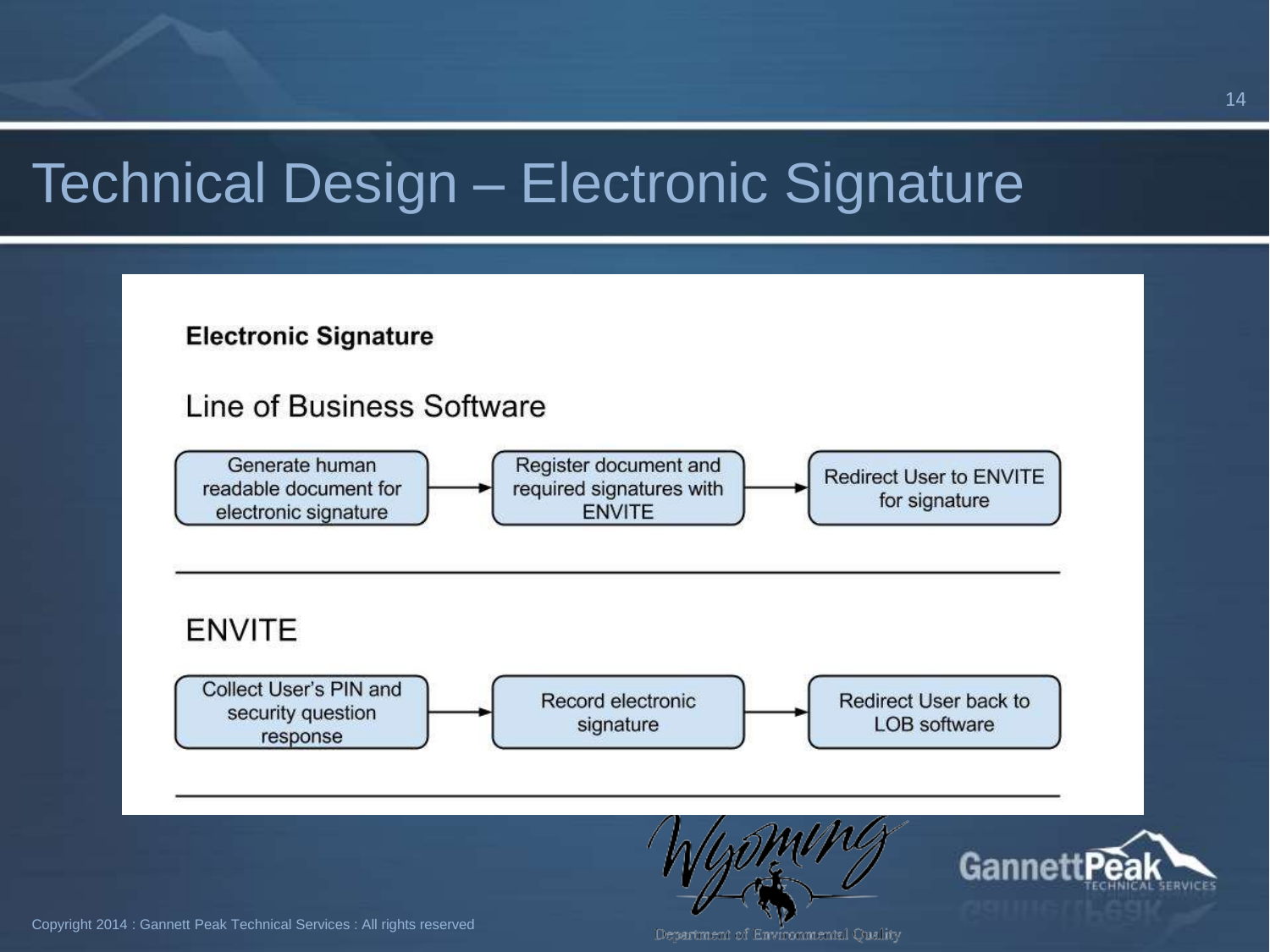- Partners
- DEQ-Staff
- DEQ-IT



Department of Environmental Quality

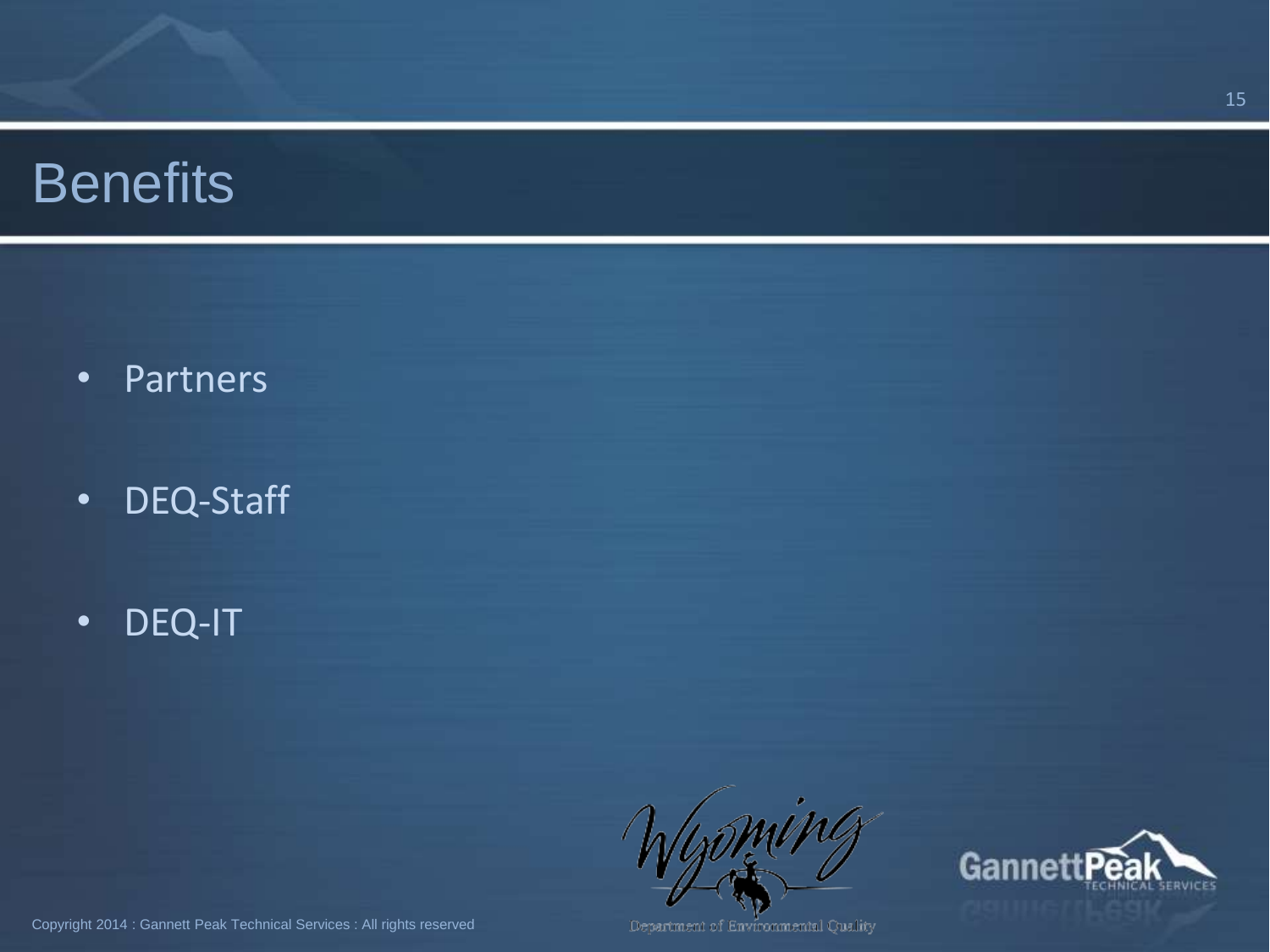• Partner Impact –

- Benefits for Industry
	- Convenience
	- Flexibility
	- Security
	- Some Standardization
- Benefits for other Government entities
	- Access



Department of Environmental Quality

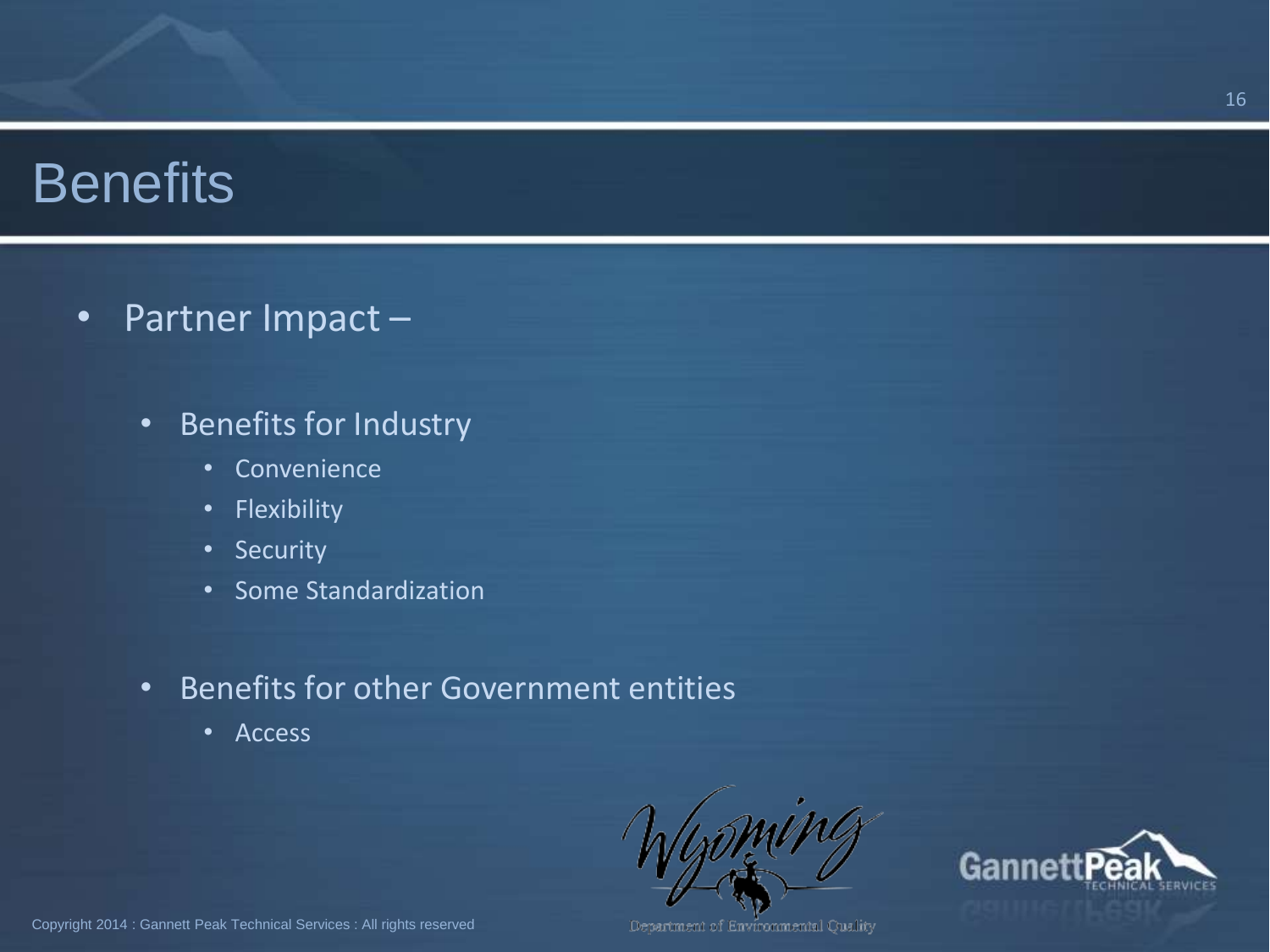- Staff Impact
	- Convenience
	- Manageability
	- Identity Proofing
	- Automate Processes
	- Easy Access to "Copy of Record"

Department of Environmental Quality



Copyright 2014 : Gannett Peak Technical Services : All rights reserved

17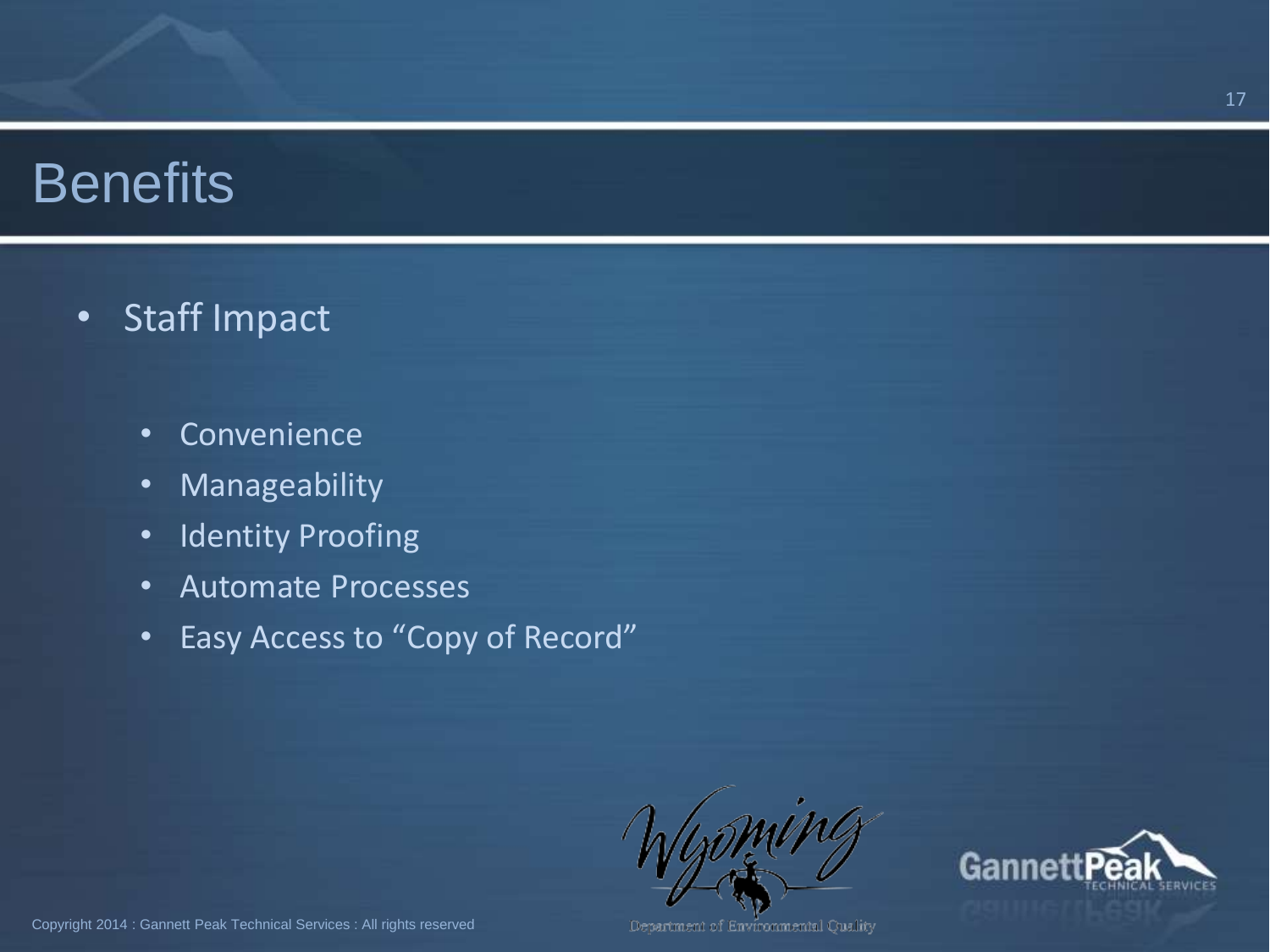- DEQ-IT Impact
	- Manageability
	- Stand-Alone
	- Flexible
	- Open Source

Department of Environmental Quality

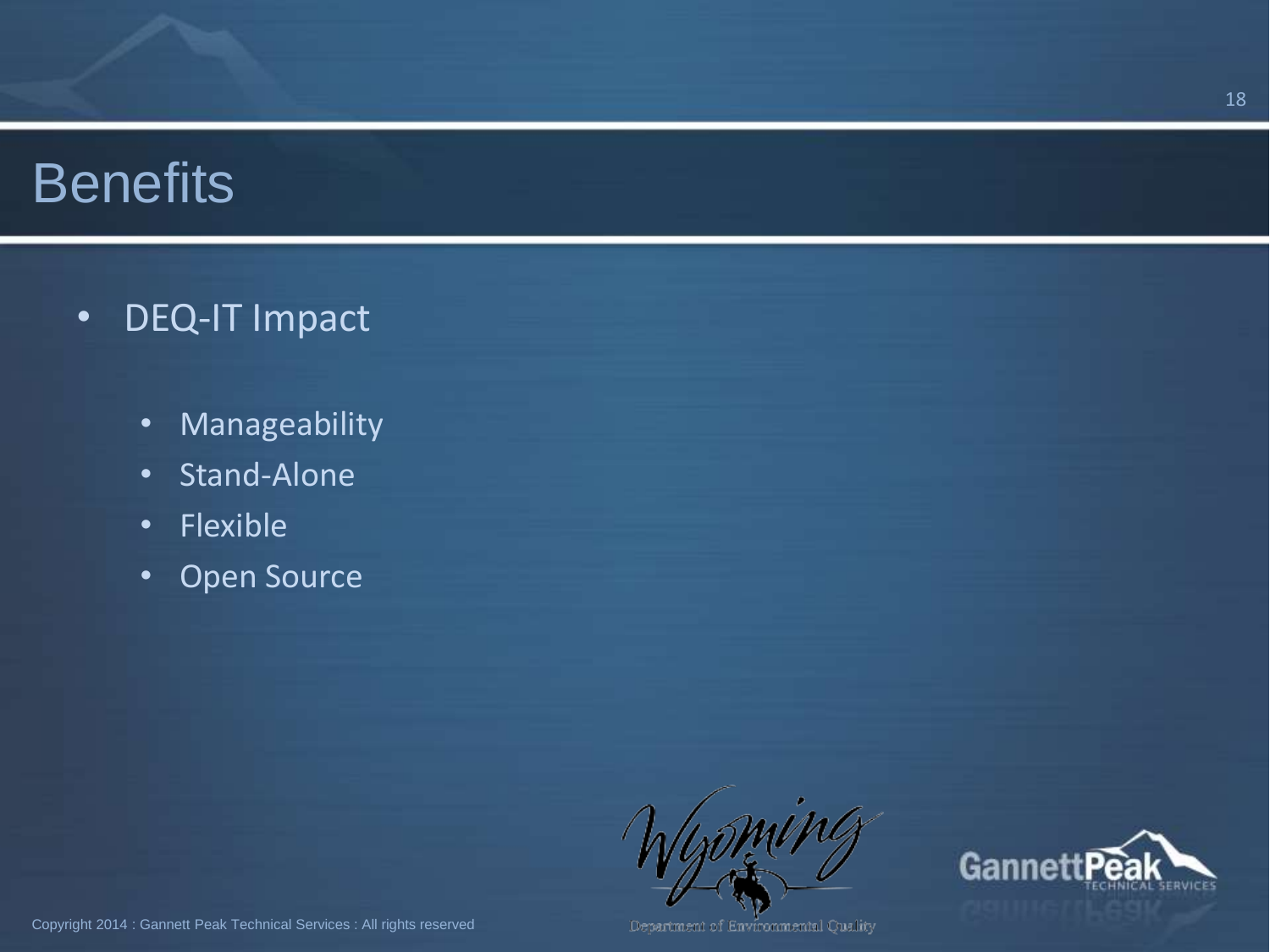# Meets CROMERR Requirements

- Secure
- Identity-proofing of registrant
- Provides opportunity to review document before signing
- Binds Signature to Document
- Access to Copy of Record
- Retain authenticity of Copy of Record (no modifications after signed)
- Error Checking
- Acknowledgment Workflow



Oepanment of Environmental Cuality

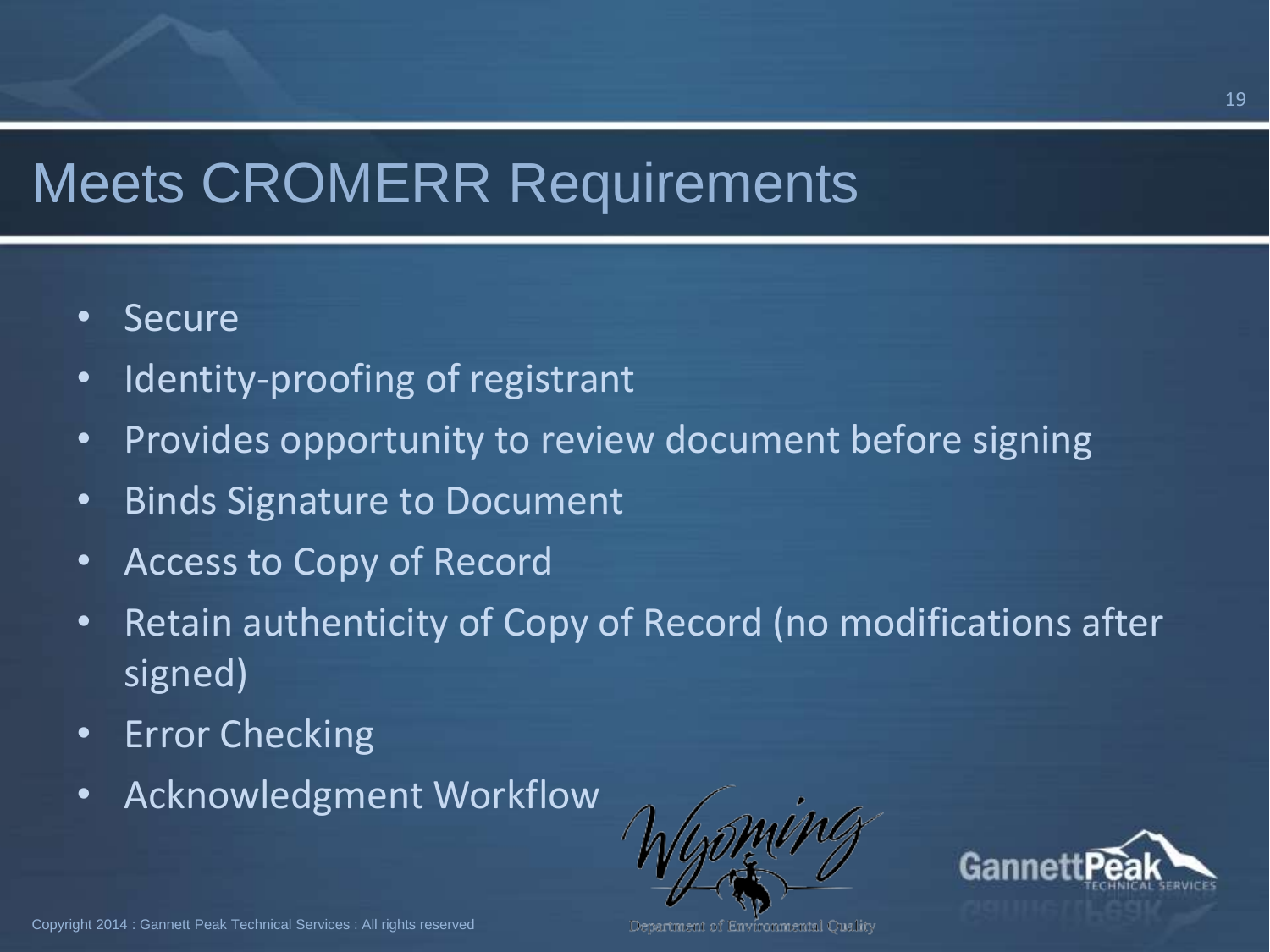## Meeting the Mandates Goals

- Paperless
- Agency-wide Online Permitting
- Standardize
- Address Staff Needs



Department of Environmental Cuality